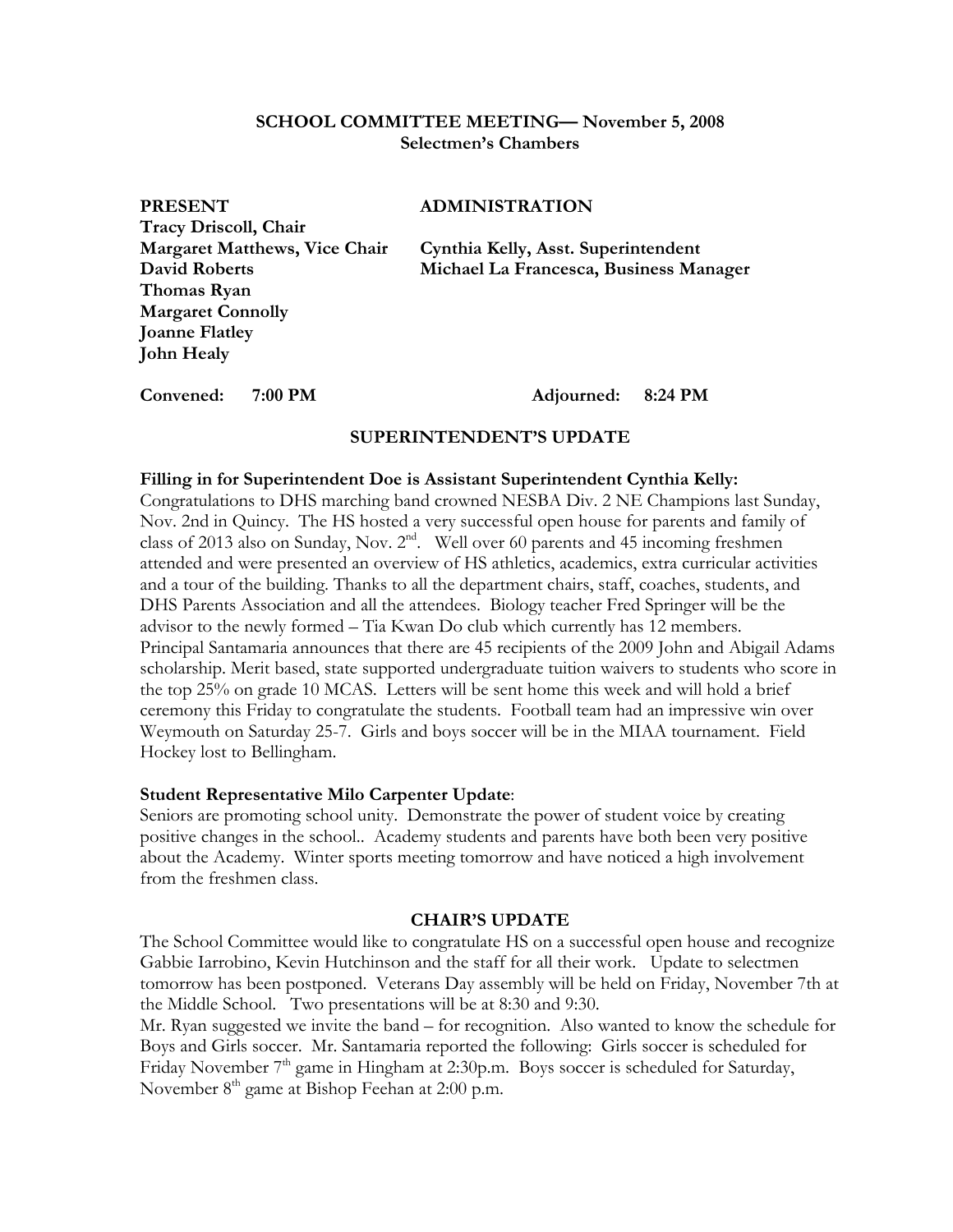## **PUBLIC COMMENT**

Mr. Celata wanted to report on two teachers from Avery School who did a terrific job holding signs on High Street. He appreciates their work on their own time and he enjoyed working with them.

### **AGENDA**

### **Capital Budget Update: Mr. La Francesca**

The budget Subcommittee met today to go over capital requests for 2010. Recommend for 2010 for the third year education and technology program, MS, HS library books, Boiler replacement for Oakdale and Dexter schools, roof replacement for Dexter, replacement of Auditorium steps at the HS, some equipment and renovation to HS and Elementary cafeterias. Mr. Roberts questioned whether the steps were done last year. Mr. La Francesca replied they were only patched and this would be a replacement of the entire stairs. Originally wasn't going to be done until 2011. Amount on technology program has increased \$275 to \$375. We took a look at the operating budget that is a capital expense and want to maximize our dollars. Mr. Roberts asked for a clarification – HS Café – it actually includes all the schools. Mr. La Francesca replied we were recently cited at elementary school for not having correct refrigeration. Will have backup and some quotes at next meeting. Ms. Matthews asked on educational technology figure going up. 2011 and 2012 move up as well. More details to follow at next meeting.

**MS Awards for Read, Write, Win Summer Reading Program:** (6<sup>th</sup>, 7<sup>th</sup> and 8<sup>th</sup> grades) Principal Ruggere. It is nice to recognize efforts of students. Goal of summer reading program to keep students reading throughout the summer by encouraging them to select books for pleasurable reading. The program was funded by a generous grant through the Dedham Education Foundation.

Award winners:

Elizabeth Doherty – Grade 6, is a member of the tiger team. Enjoys action books and she has read all seven books in the Harry Potter series. She enjoys skiing, rock climbing and playing on the computer. Last year she won a sportsman award for swimming. Top choices for college: Penn State. She is interested in pursuing a career as an Astronaut.

Own McGuire – Grade 7. His grandfather Mickey McGuire, a former principal of Dedham MS. His Aunt often read to him when he was young. He enjoys fantasy and fiction. He is a member of the Lions team. For the 2nd year top winner in the Read, Write, Win Program. He enjoys video games, gym, and having lunch with friends. Top choices for college: BC, Harvard. He is interested in becoming an astronaut, CEO, Police officer.

Hannah Zengale – Grade 8. She has a 19 year old brother and a pet fish. She is a member of the Patriots team. She enjoys fantasy and science fiction and loves to read. She enjoys riding, spending time with friends, and playing guitar for 9 years. She is interested in pursuing a career as a reporter, author. Top two college choices are BC and Berklee School of Music. All three are described as attentive conscientious, pleasant students who strive to succeed and are respected by team members and teachers.

Congratulations – each will receive a \$25.00 cash award Dedham Education Foundation.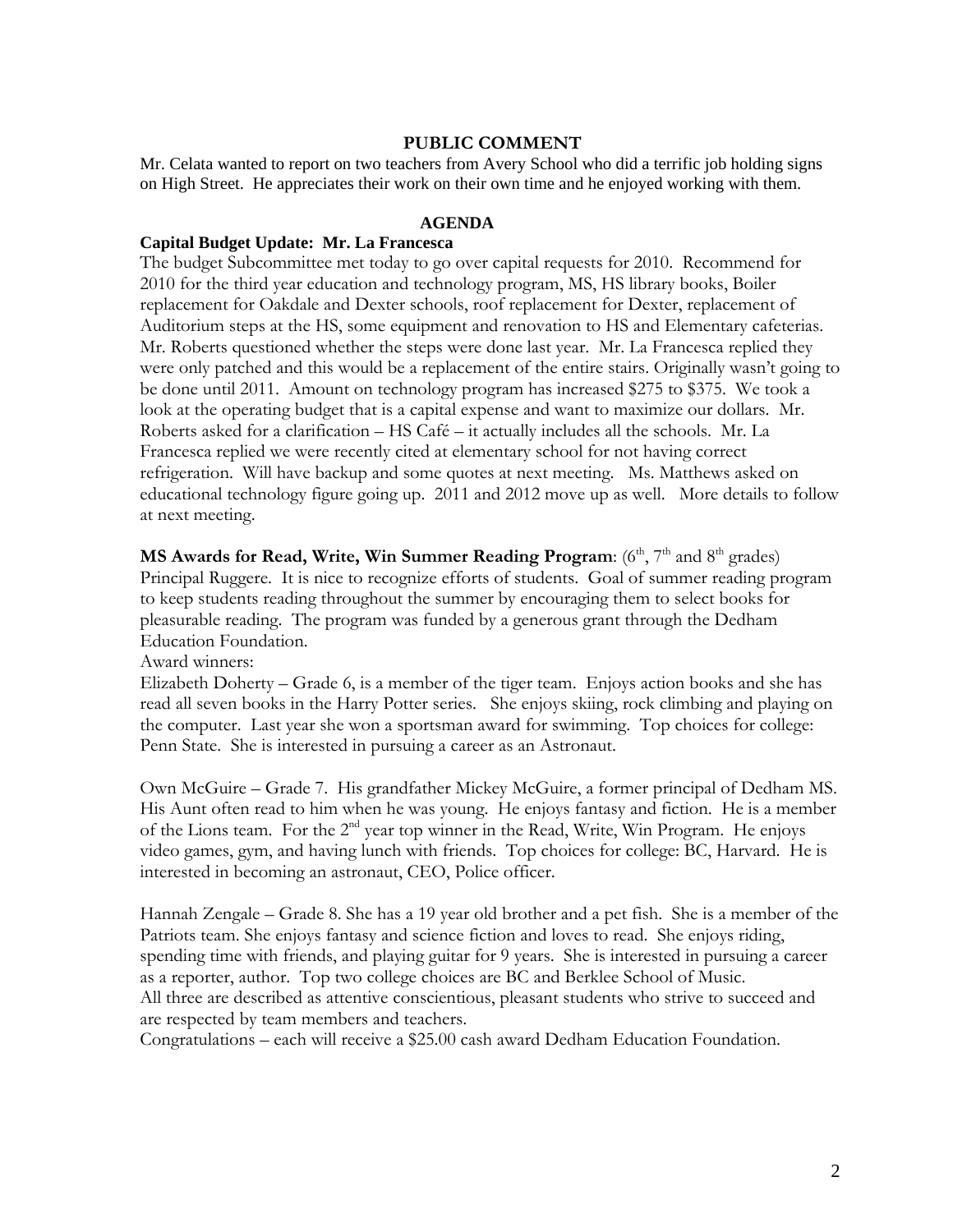## **Elementary School Update: Assistant Superintendent Cynthia Kelly**

**ECEC** – Pre-K and Kindergarten registration on the way for 2009-2010. Applications must be postmarked by November  $14<sup>th</sup>$  to be eligible for Pre-K lottery held on November  $25<sup>th</sup>$ . Full day Kindergarten lottery will be held in January.

**Avery** – student council elections were held in October. Two representatives were elected for each classroom. November Reading Incentive Program is beginning. Students will be voting on their favorite books.

**Greenlodge** – Celebrating Family Literacy Month – students are reading books and finding exciting parts to read to a family member. Student Council is running a food drive for the Dedham food pantry.

**Oakdale** – the after school enrichment program is in full swing. There are 14 classes running. 200 students are participating in the program. The Student Council is organizing Thanksgiving baskets for needy families. They are collecting items for Thanksgiving dinners to donate. **Riverdale -**Math Hall of Fame began in October – 10 students have made it to the Hall of Fame already. Welcome to Ms. Shawn Wood who replaced Ms. Debra Branting in the substantially separate program.

National Education week is November  $16<sup>th</sup>$  to the  $21<sup>st</sup>$ .

# **Master Plan Update – Don Walter – Dore and Whittier**

Process has been ongoing since last spring in updating the 2003 master plan study 5 years ago. Look at enrollment projections, space needs and develop educational specs – go back into buildings and determine needs 5 years later. Develop some options, specifically Avery and Dexter as the next step in fulfilling master plan desires. The Avery School is an approved project through MSBA.

Findings: enrollment projections show a drop overall in # of students in school district. Factors: Newer housing projects may affect numbers somewhat, but overall the trend is on the decline.

Space needs and education specs: Looked at classroom sizes – especially at Avery and Oakdale – undersized as relating to new MSBA standards as a funding partner. Regular elementary education classroom the standard is 950 sq.ft. in a classroom new standard in all grade levels. ECEC – the standard for Kindergarten and Pre-K is 1200 sq.ft. classrooms. Determined a continued need for music and art classrooms in all schools as well as cafeterias vs. eating in classrooms. Pre-K and K locations – in Curran – code issue NFPA they are required to have at grade access – on the first floor. (if built today)

Physical needs of buildings in terms of energy: windows-single pane, doors, roofs, wallsmasonry, old – not extremely efficient.

HP accessibility – would be part of a major renovation. HVAC systems are original – updated and upgraded over time, but have served their useful life. Electrical service upgrades to achieve proper lighting levels. Plumbing – low flow toilets, hot water. Fire protection – no sprinklered buildings. These findings are not new – consistent with past findings. The school department does a super job in keeping buildings maintained. We looked at Avery and Dexter in particular. Avery – being an approved project and Dexter as a potential Early Childhood Center. There are restrictions on Dexter site with wetlands and buffer zones. Maintenance and code upgrades to the buildings.

Thanks to Brian Lynch – he spent a lot of time with Dore and Whittier gathering data, touring buildings. He is a wealth of information as well as the Principals.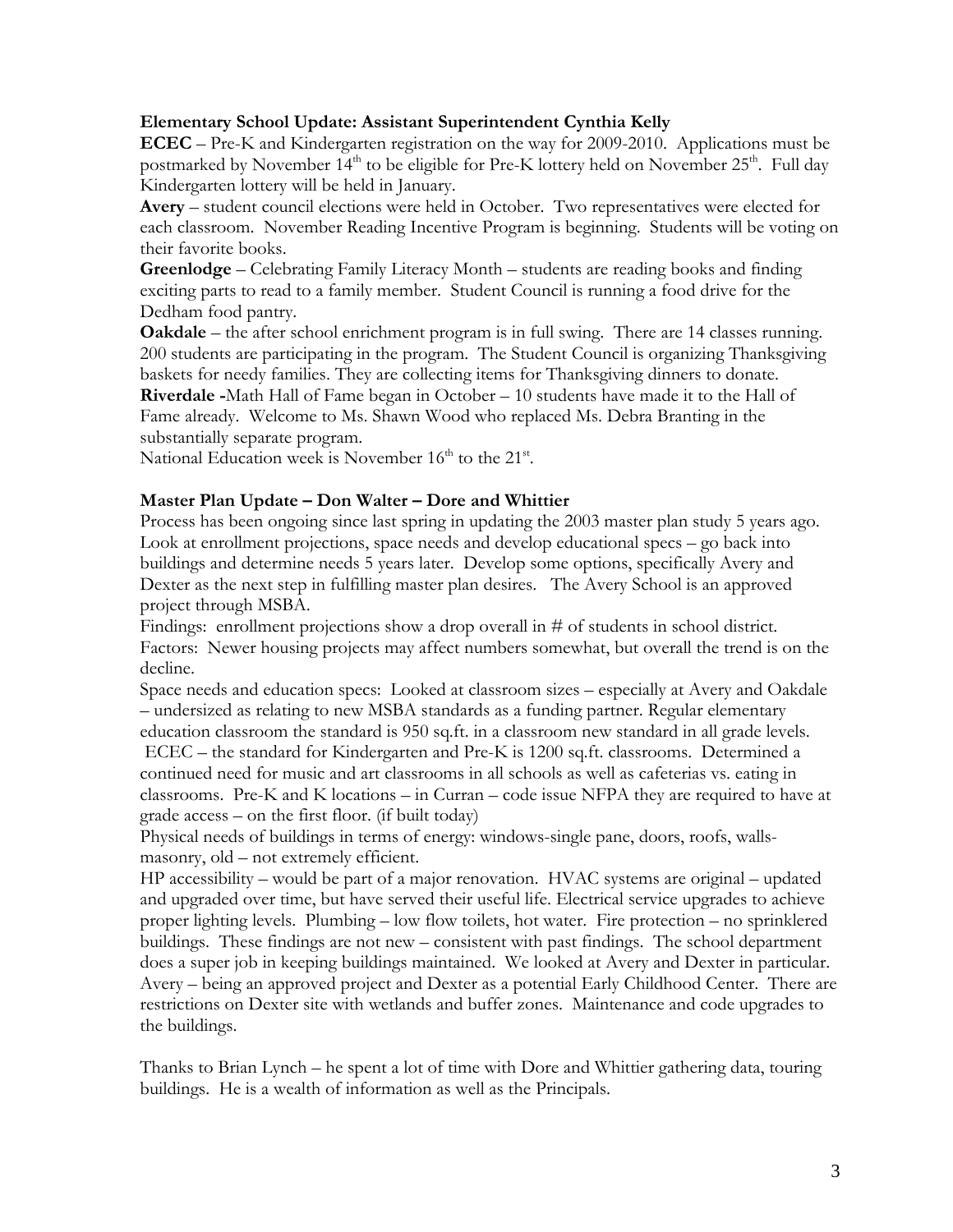Outcome:

Updated Master Plan recommendations. Desire to maintain is to maintain current grade configuration and annual maintenance program.

Phase I is complete years 1-5. Construction of MS and relocation of district offices to HS. Phase II is construction of new East Dedham Elementary School. Repurpose of old (Avery) building site.

Phase III in 6-10 years see Dexter developed into ECEC and renovation/addition to Oakdale school.

Phase IV in 11-15 years – renovations/additions to Riverdale and Greenlodge.

Phase V in 16-20 years– repurposing Curran – utilized for "swing space" for renovating and adding on to Oakdale and Greenlodge for temporary locations.

Discussion held:

Ms. Driscoll said that the past master plan it was decided to do a K-5. I have not found formal vote on that, but when we voted on the submit for the Avery a grade 1-5 was voted. The other change – Greenlodge was originally before Riverdale, and Dexter was going to be the swing space.

Questions: We're not necessarily putting additions on due to enrollment projections – but renovations on class size may need to be done.

Ms. Matthews - should we be considering k-5 due to loss of population? Ms. Matthews said this question was brought up in the budget-sub meeting this morning and Supt. Doe answered it as that educationally having an ECEC is best for the community and we would need to find a place for the Pre-K. Data on population decline, based on regional trends the movement is noted throughout the northeast.

Mr. Lawlor – SBRC – chair. Committee hasn't had a chance to look at update. Observation: In 2002 – come up with education programs and we'll come up with plan to suited to those programs. Three grade MS, campus between MS and HS to share dept. heads and other resources. Before designing Avery – directly or indirectly take a vote to ratify the educational model from 2003. Independent of the master plan or amend.

Ms. Driscoll interrupted to state cannot find any data to support vote taken by SC on an educational model. Found three options on Master Plan on feasibility study in 2003 and one option was chosen. It was not an adoption of a model of education – an adoption of how to proceed with the building. Mr. Lawlor recollects the model included full day kindergarten. He is suggesting before adopting master plan – need to get in black and white are we including k-5 or 1-5. Mr. Walter – showed concept site plans.

## **MINUTES**

Mr. Ryan moved, seconded by Ms. Connolly, to approve the October 22, 2008 minutes. Approved: Unanimous

## **DONATIONS**

NE Patriots Alumni Club – \$500.00 donation to be used toward the purchase of equipment for HS football.

Ms. Connolly made a motion to accept with grateful appreciation, seconded by Ms. Matthews, and it was Approved: Unanimous

George Glass Foundation: donated five Stop & Shop \$20.00 gift cards.

Mr. Healy made a motion to accept with grateful appreciation, seconded by Mr. Ryan, and it was Approved: Unanimous